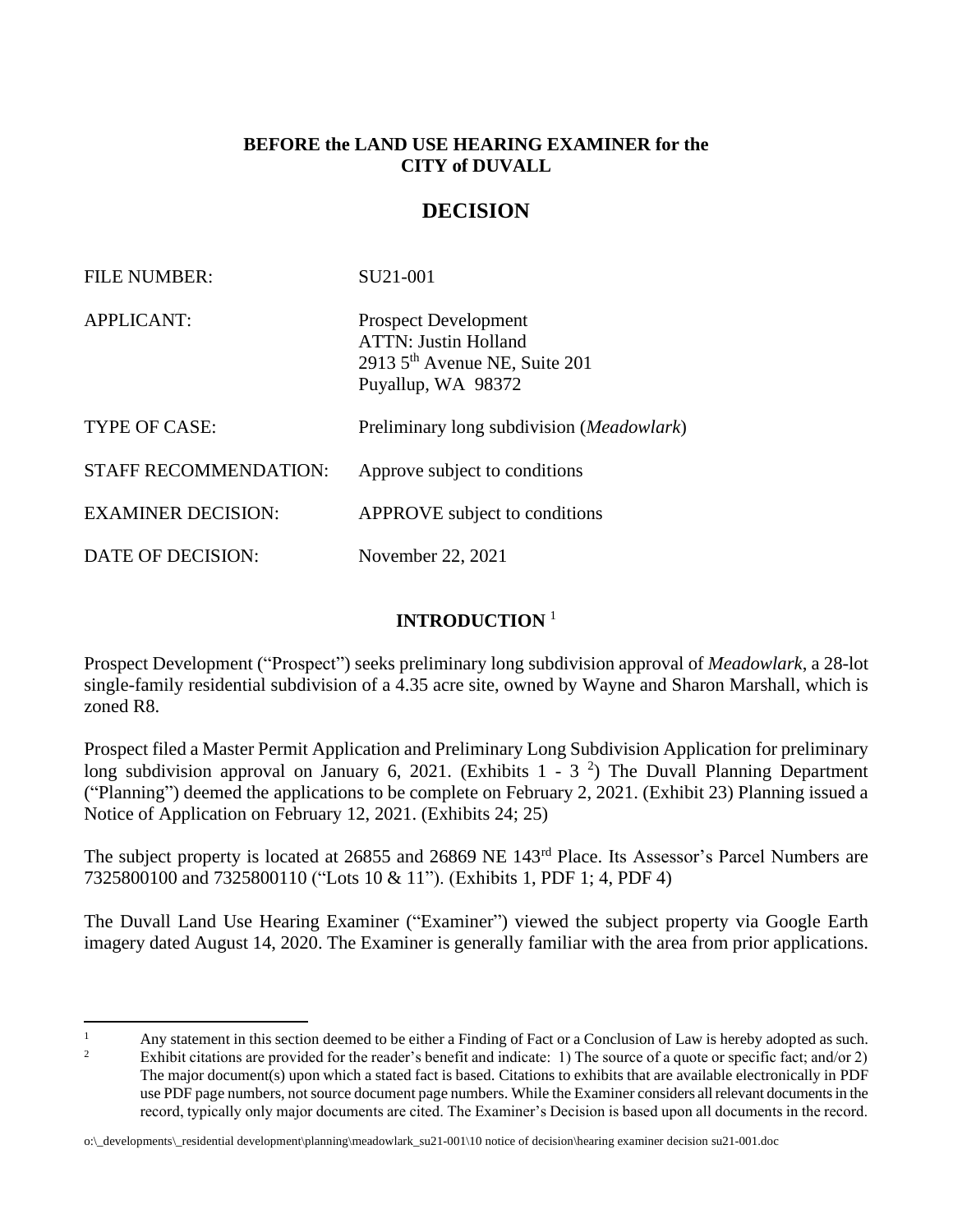LAND USE HEARING EXAMINER DECISION RE: SU21-001 *Meadowlark*() November 22, 2021 Page 2 of 15

The Examiner held an open record hearing on November 18, 2021. The hearing was conducted remotely using the "Zoom" platform due to assembly restrictions attendant to the current COVID-19 pandemic. Planning gave notice of the hearing as required by the Duvall Municipal Code ("DMC"). (Exhibits 35 - 37)

The following exhibits were entered into the hearing record during the hearing:

Exhibits 1 - 46: As enumerated in Exhibit 1, the Departmental Staff Report  $3$ 

Section 14.08.020(G) DMC generally requires that decisions on preliminary subdivisions be issued within 90 days of application completeness. The Examiner's hearing was held on or about day 211. (Exhibit 1, PDF 8) Prospect and the City have mutually agreed to allow an extension of the 90-day review period as permitted by DMC 14.08.020(H)(2). (Exhibit 38)

The action taken herein and the requirements, limitations and/or conditions imposed by this decision are, to the best of the Examiner's knowledge or belief, only such as are lawful and within the authority of the Examiner to take pursuant to applicable law and policy.

# **FINDINGS OF FACT**

- 1. *Meadowlark* is a 28-lot proposed subdivision of two abutting parcels (Lots 10 and 11 in *Rio Vista Ranchettes*) which collectively encompass about 4.35 acres. Most of Lots 10 and 11 are open pasture/grassland which exhibits a modest slope from northeast to southwest. A single-family residence and accessory buildings are located on the northern portion of the eastern lot. Access to most of the lots will be via a public street intersecting NE 143rd Place aligned with a street in the new *Rio Vista* development. The public street will pass through Lots 10 and 11, exiting near the southwest corner in alignment with a new street being developed in the abutting *Thomas-Nolf* subdivision. Several open space tracts, a north-south trail, and a stormwater detention vault (with recreation facilities above) are included in the design. Lot sizes will range from about 4,000 square feet ("SF") to about 6,700 SF. (Exhibits 7; 8; and testimony)
- 2. Lots 10 and 11 are bordered on the south, west, and north (across NE 143<sup>rd</sup> Place) with new residential subdivisions presently under construction. All of these developments are in a large area zoned R8. (Exhibits 1; 40)
- 3. Prospect has applied for and received three engineering variances and three design departures from City staff. (Exhibits 4 – 6; 17 – 22) *Meadowlark* complies with all design criteria and subdivision standards(including tree retention), as modified by the engineering variances and design departures. (Exhibits 1; 14)

<sup>&</sup>lt;sup>3</sup> The City's website exhibit file as of November 18, 2021, included an Exhibit 47. The Examiner initially entered that document into the record. Planning asked that it be stricken as it relates to a plat modification for an adjoining property, not directly to the *Meadowlark* development. When no one objected to Planning's request, the Examiner struck Exhibit 47 from the record.

o:\\_developments\\_residential development\planning\meadowlark\_su21-001\10 notice of decision\hearing examiner decision su21-001.doc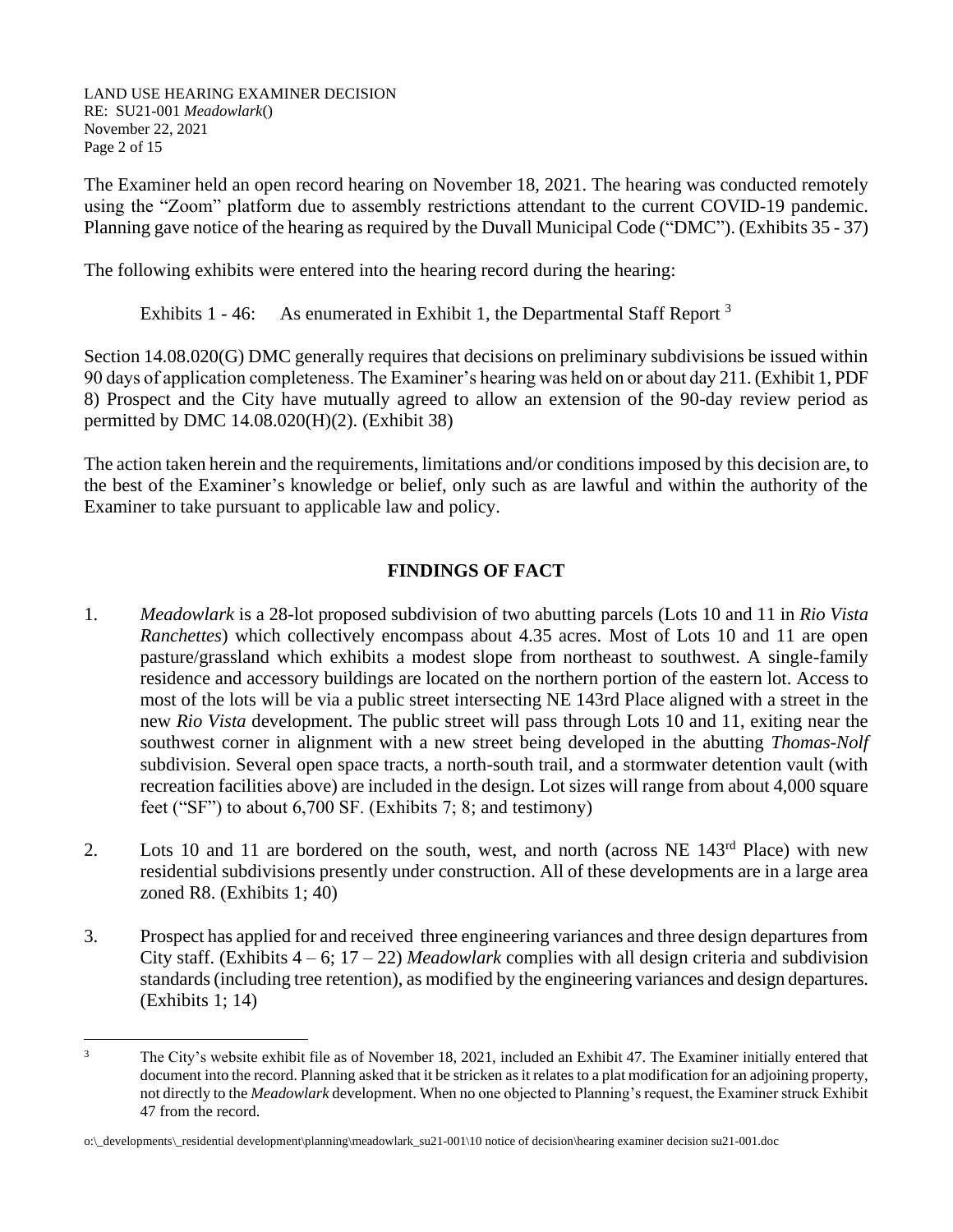LAND USE HEARING EXAMINER DECISION RE: SU21-001 *Meadowlark*() November 22, 2021 Page 3 of 15

- 4. Three small Category IV wetlands, combined area of about 1,550 SF, are located in the center of the fields on Lot 11. Because of their small size, low quality, and central location, they will be filled. Off-site wetland bank mitigation has been approved. (Exhibits 1; 8; 12; 13; 45; 46)
- 5. Duvall's State Environmental Policy Act ("SEPA") Responsible Official issued a Mitigated Determination of Nonsignificance ("MDNS") on October 7, 2021. (Exhibit 32) There was no appeal. (Exhibits 1, PDF 8; 44) The mitigation measures within the MDNS have not been expressly carried forward by Planning as recommended conditions of approval. (Exhibit 1, PDF  $24 - 31$ )
- 6. Prospect submitted required applications (Exhibits 2; 3), a project narrative (Exhibit 5), survey, proposed plat, and preliminary supporting plans (Exhibit 8), draft HOA covenants and conditions (Exhibit 16), and technical studies (Exhibits 9; 10;  $12 - 15$ ).
- 7. Planning's Staff Report (Exhibit 1) contains a detailed review and analysis of application compliance with DMC 14.66.040 (preliminary subdivision review criteria). The record contains no challenge to any of that analysis. Therefore, the Examiner incorporates that analysis herein by reference as if set forth in full.

Planning's Staff Report (Exhibit 1) also includes an analysis of compliance with DMC 2.30.210, a list of findings which the Examiner must make in order to approve any preliminary subdivision. (See Legal Framework: Review Criteria, below.) All of the topics in the DMC 2.30.210 list duplicate topics covered elsewhere in the Staff Report and the evidence except for appropriate provisions for transit stops, schools and school grounds, parks and recreation, and safe walking conditions for students who only walk to and from school. Planning's analysis addresses those topics. The record contains no challenge to any of that analysis. Therefore, the Examiner incorporates that analysis herein by reference as if set forth in full.

- 8. No testimony or evidence was entered into the record by the general public either in support of or in opposition to the application.
- 9. Planning recommends preliminary subdivision approval and Site Plan Approval for *Meadowlark* subject to recommended conditions from Planning and from Public Works. (Exhibit 1, PDF 24 - 31)
- 10. Prospect did not object to any of the recommended conditions as set forth in Exhibit 1. (Testimony)
- 11. Any Conclusion of Law deemed to be a Finding of Fact is hereby adopted as such.

# **LEGAL FRAMEWORK <sup>4</sup>**

<sup>&</sup>lt;sup>4</sup> Any statement in this section deemed to be either a Finding of Fact or a Conclusion of Law is hereby adopted as such.

o:\\_developments\\_residential development\planning\meadowlark\_su21-001\10 notice of decision\hearing examiner decision su21-001.doc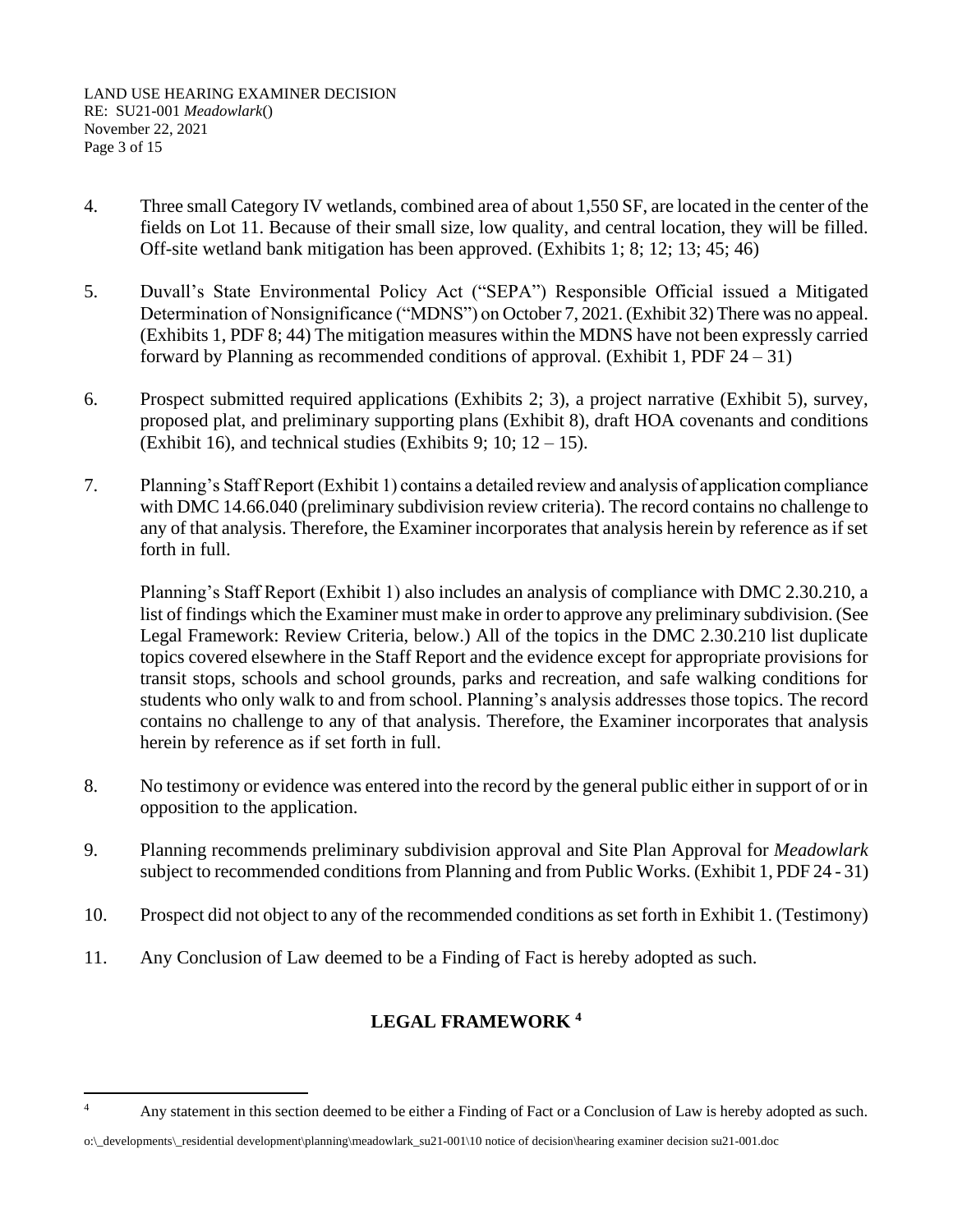LAND USE HEARING EXAMINER DECISION RE: SU21-001 *Meadowlark*() November 22, 2021 Page 4 of 15

The Examiner is legally required to decide this case within the framework created by the following principles:

## Authority

A preliminary long subdivision is a Type III application which is subject to an open record hearing before the Examiner. The Examiner makes a final decision on the application which is subject to the right of reconsideration and appeal to Superior Court. [DMC 2.30.070(A)(2) and 14.08.010(C), Tables 14.08.010.C.1 and .2]

The examiner's decision may be to grant or deny the application or appeal, or the examiner may grant the application or appeal with such conditions, modifications, and restrictions as the examiner finds necessary to make the application or appeal compatible with the DMC, state laws and regulations, including Chapter 43.21C RCW, and the regulations, policies, objectives, and goals of the Duvall comprehensive plan, the unified development regulations, and other official laws, policies and objectives of the city of Duvall.

[DMC 2.30.070(B)]

#### Review Criteria

The primary review criteria for preliminary long subdivisions are set forth at DMC 14.66.040:

A. Each proposed subdivision or short subdivision shall be reviewed to ensure that:

1. The proposal conforms to the goals, policies and plans set forth in the Duvall comprehensive plan;

2. The proposal conforms to the site and design requirements set forth in this title. No final subdivision or short subdivision shall be approved unless the requirements are met;

3. The proposed street system and pedestrian system conform to the Duvall comprehensive plan, DMC Chapter 14.34, Design Guidelines, and the public works development design standards, and is laid out in such a manner as to provide for the safe, orderly and efficient circulation of vehicular and pedestrian traffic;

4. The proposed subdivision or short subdivision will be adequately served with city-approved water and sewer, and other utilities appropriate to the nature of the subdivision or short subdivision;

5. The layout of lots, and their size and dimensions, takes into account topography and vegetation on the site in order that buildings may be reasonably sited, and that the least disruption of the site, topography and vegetation will result from development of the lots;

6. Identified hazards and limitations to development have been considered in the design of streets and lot layout to assure street and building sites are on geologically stable soil considering the stress and loads to which the soil may be subjected.

B. Lack of compliance with the criteria set forth in subsection A of this section and DMC Section 14.66.050, Subdivision standards, shall be grounds for denial of a proposed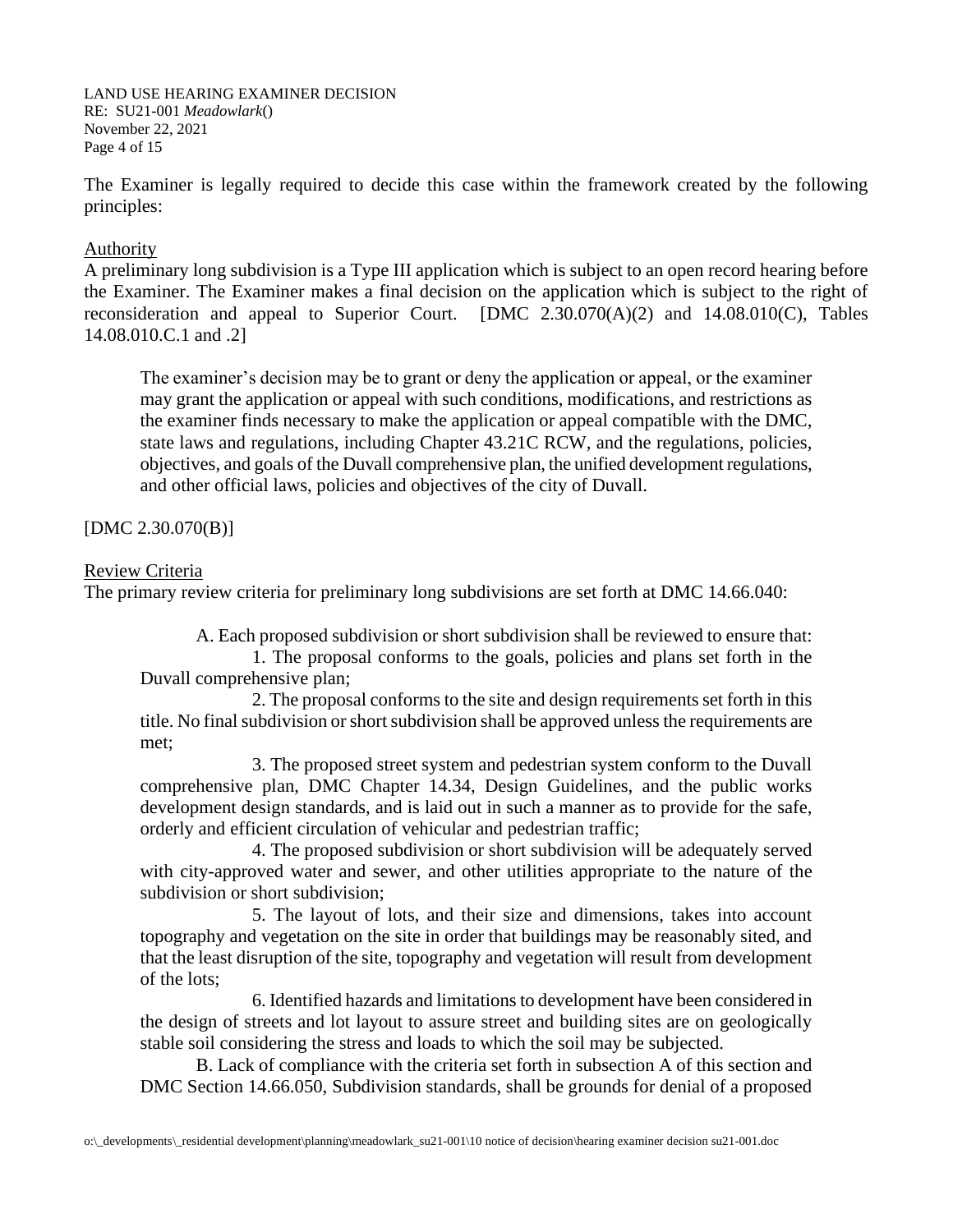LAND USE HEARING EXAMINER DECISION RE: SU21-001 *Meadowlark*() November 22, 2021 Page 5 of 15

> subdivision or short subdivision, or for the issuance of conditions necessary to more fully satisfy the criteria.

In addition, DMC 2.30.210 contains additional requirements for preliminary long subdivisions:

When the examiner makes a decision regarding an application for a proposed preliminary plat, the decision shall include additional findings as to whether:

A. Appropriate provisions are made for the public health, safety, and general welfare and for such open spaces, drainage ways, streets or roads, alleys, other public ways, transit stops, potable water supplies, sanitary wastes, parks and recreation, playgrounds, schools and school grounds and all other relevant facts, including sidewalks and other planning features that assure safe walking conditions for students who only walk to and from school; and

B. The public use and interest will be served by the platting of such subdivision and dedication.

A "consistency determination" is also required for every project permit application.

During project permit application review, [Duvall] shall determine whether the items listed in this section are defined in the development regulations applicable to the proposed project and if the proposed project meets the development regulations. In the absence of applicable development regulations, [Duvall] shall determine whether the items listed in this section are defined in [Duvall's] adopted comprehensive plan and if the proposed project meets the comprehensive plan policies. This determination of consistency shall include, but is not limited to, the following:

a. The type of land use permitted at the site, including uses that may be allowed under certain circumstances, if the criteria for their approval have been satisfied;

b. The level of development, such as units per acre, floor area ratio, lot coverage, etc.;

c. Availability and adequacy of infrastructure and public facilities identified in the comprehensive plan, if the plan or development regulations provide for funding of these facilities as required by Chapter 36.70A RCW; and

d. Character of the development, such as development standards.

## [DMC 14.08.040(A)(2)]

#### Vested Rights

Subdivision and short subdivision applications are governed by a statutory vesting rule: such applications "shall be considered under the subdivision or short subdivision ordinance, and zoning or other land use control ordinances, in effect on the land at the time a fully completed application … has been submitted …." [RCW 58.17.033] The proposed preliminary subdivision is thus vested to regulations as they existed on February 2, 2021.

#### Standard of Review

The standard of review is preponderance of the evidence. The applicant has the burden of proof.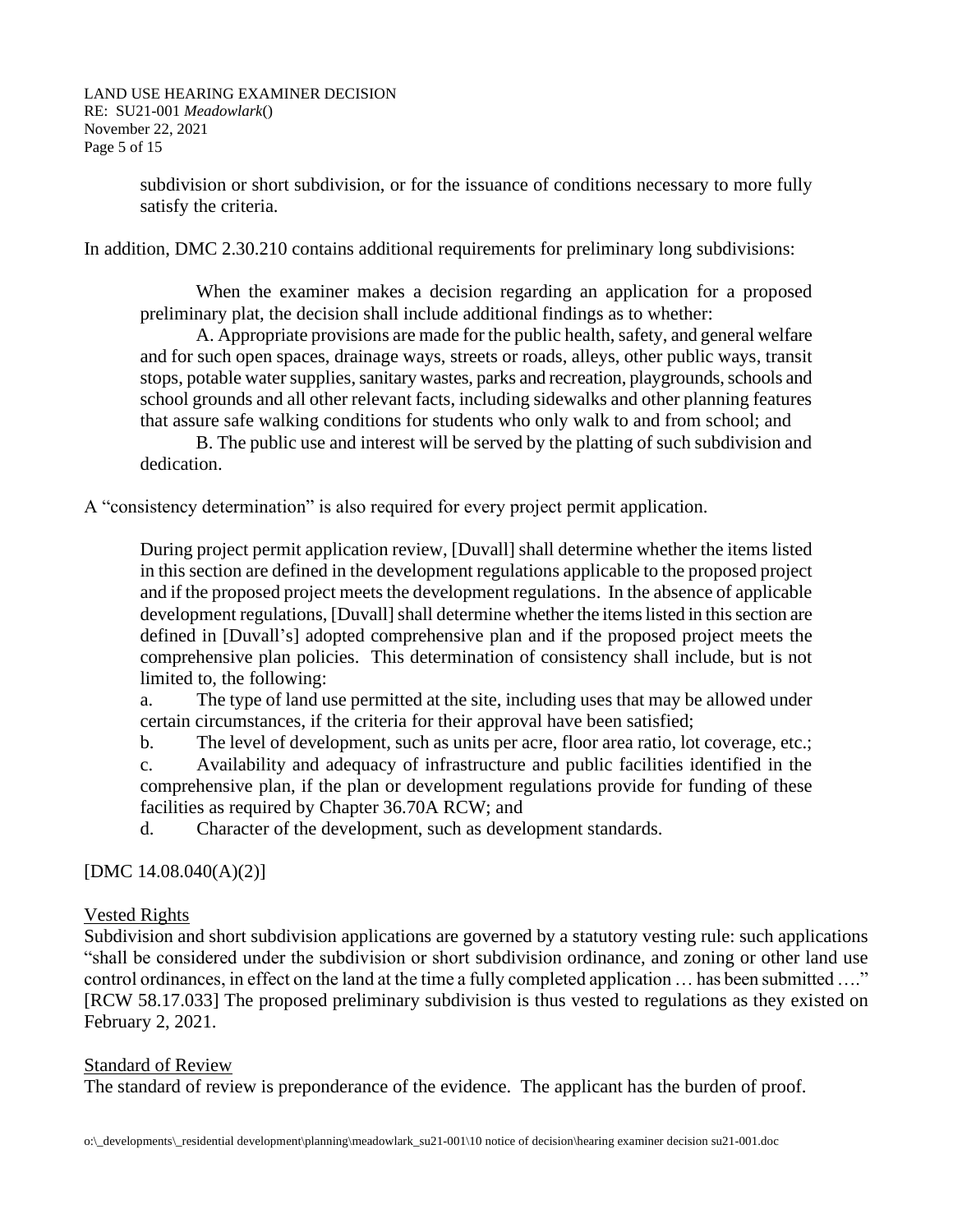LAND USE HEARING EXAMINER DECISION RE: SU21-001 *Meadowlark*() November 22, 2021 Page 6 of 15

#### Scope of Consideration

The Examiner has considered: all of the evidence and testimony; applicable adopted laws, ordinances, plans, and policies; and the pleadings, positions, and arguments of the parties of record.

## **CONCLUSIONS OF LAW**

- 1. Planning's conclusions have been incorporated herein by reference through Finding of Fact 7, above. Planning concluded that the preliminary subdivision met all applicable criteria for approval set forth in DMC 14.66.040 and 2.30.210. The Examiner concurs. There is no need to belabor the point.
- 2. *Meadowlark* passes the consistency test: Single-family residential is a permitted land use in the R8 zone; the proposed density is within the range contemplated by the Comprehensive Plan and allowed by the R8 zone; adequate public utilities are available to serve the proposed lots; and the development's character is consistent with the surrounding land uses.
- 3. The recommended conditions of approval as set forth in Exhibit 1 are reasonable, supported by the evidence, and capable of accomplishment with the following changes:
	- A. It is not entirely clear whether all of the SEPA MDNS mitigation measures have been incorporated into the conditions. An MDNS is dependent upon the "proposal [being] clarified, changed, or conditioned to include [specified mitigation] measures". [WAC 197- 11-350(3), emphasis added]. The easiest way to comply with this requirement is to insert a condition to the effect that the MDNS mitigation measures are conditions of approval. Such a "roll-over" condition will be added.
	- B. A few minor, non-substantive structure, grammar, and/or punctuation revisions to Recommended Conditions 4.b, 5.f, 6.b, 6.f, 6.g, and 6.i will improve parallel construction, clarity, and flow within the conditions. Such changes will be made.
- 4. Any Finding of Fact deemed to be a Conclusion of Law is hereby adopted as such.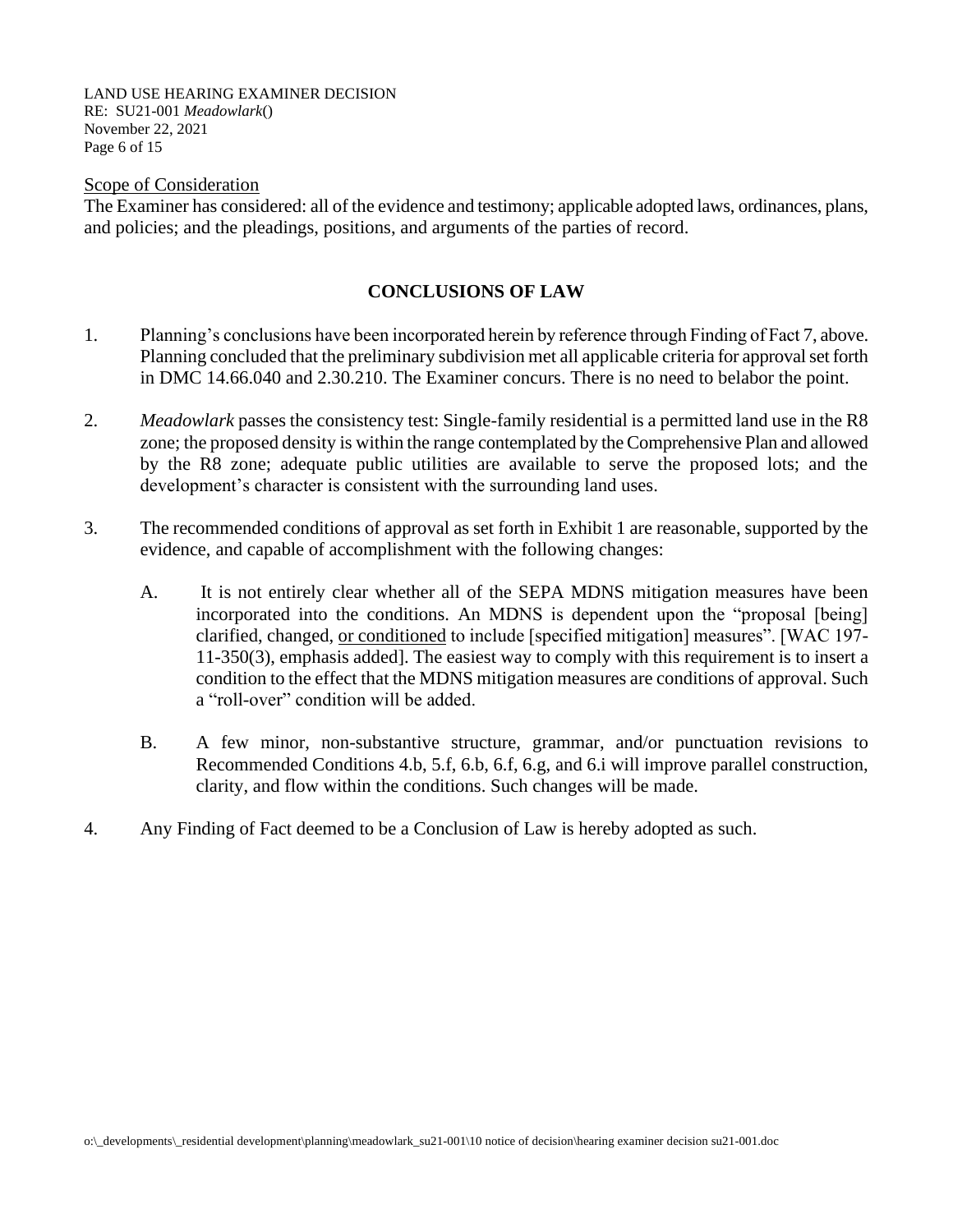LAND USE HEARING EXAMINER DECISION RE: SU21-001 *Meadowlark*() November 22, 2021 Page 7 of 15

### **DECISION**

Based upon the preceding Findings of Fact and Conclusions of Law, the testimony and evidence submitted at the open record hearing, and the Examiner's site view, the Examiner **APPROVES** the requested preliminary *Meadowlark* long subdivision **SUBJECT TO THE ATTACHED CONDITIONS**.

Decision issued November 22, 2021.

\s\*John E. Galt*

John E. Galt Land Use Hearing Examiner

## **HEARING PARTICIPANTS <sup>5</sup>**

Yoshio Piediscalzi Troy Davis

#### **NOTICE of RIGHT of RECONSIDERATION**

This Decision is final subject to the right of any party of record to file a written motion for reconsideration within 10 calendar days of the date this Decision was mailed to the parties. See DMC 2.30.240 for additional information and requirements regarding reconsideration.

## **NOTICE of RIGHT of APPEAL**

This Decision is final subject to the right of a party of record with standing, as provided in RCW 36.70C.060, to file a land use petition in Superior Court in accordance with the procedures of DMC 2.30.230 and 14.08.060(E). Any appeal must be filed within 21 days following the issuance of this Decision. See DMC 2.30.230 and 14.08.060(E) for additional information and requirements regarding judicial appeals.

The following statement is provided pursuant to RCW 36.70B.130: "Affected property owners may request a change in valuation for property tax purposes notwithstanding any program of revaluation."

<sup>&</sup>lt;sup>5</sup> The official Parties of Record register is maintained by the City's Hearing Clerk.

o:\\_developments\\_residential development\planning\meadowlark\_su21-001\10 notice of decision\hearing examiner decision su21-001.doc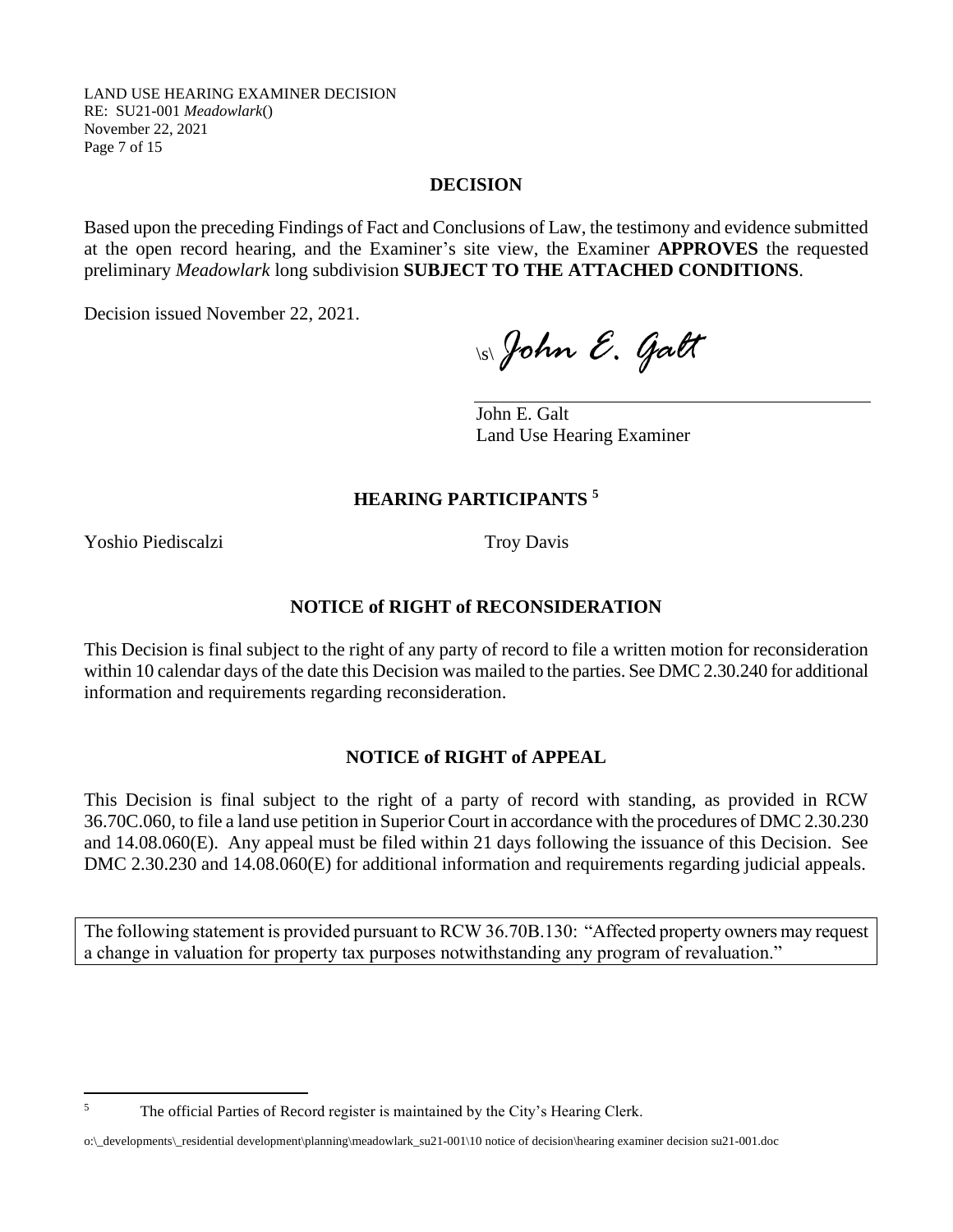LAND USE HEARING EXAMINER DECISION RE: SU21-001 *Meadowlark*() November 22, 2021 Page 8 of 15

# **CONDITIONS OF APPROVAL SU21-001** *MEADOWLARK*

This preliminary long subdivision is subject to compliance with all applicable provisions, requirements, and standards of the Duvall Municipal Code, standards adopted pursuant thereto, and the following special conditions:

## FROM PLANNING

- 1. Construction drawings and Final Plat shall conform to all applicable requirements of DMC Tile 14, Development Design Standards, and the City's 2015 Comprehensive Plan.
- 2. Construction drawings and building permits shall be in substantial conformance with the conditions of Preliminary Long Subdivision approval.
- 3. All mitigation measures in the SEPA MDNS **(Exhibit 32)** are incorporated as conditions of approval.
- 4. A lighting plan for common areas and pathways (Tracts C, D, E, and H) in compliance with the requirements of DMC Chapter 14.46 shall be provided with construction drawings.
- 5. **Exhibit 8 Drawing C1** is the approved **Preliminary Long Subdivision** with supporting plans subject to the following conditions:
	- a. The building envelopes on each lot shall be adjusted to stay out of the Inner Critical Root Zones of retained trees both on and off-site.
	- b. Mailbox shelter specifications in compliance with DMC 14.34.061(J)(7) shall be included with construction drawings.
	- c. Documentation shall be provided to the City that the proposed mailbox location is acceptable to the local postmaster.
	- d. Required private open spaces for each lot shall not overlap with required landscape buffers or Critical Root Zones of retained trees or contain required yard trees.
	- e. The minor discrepancy in common open space totals on the cover sheet of the civil plan set shall be corrected (the total open space provided is 15,948 square feet, not 15,978 square feet).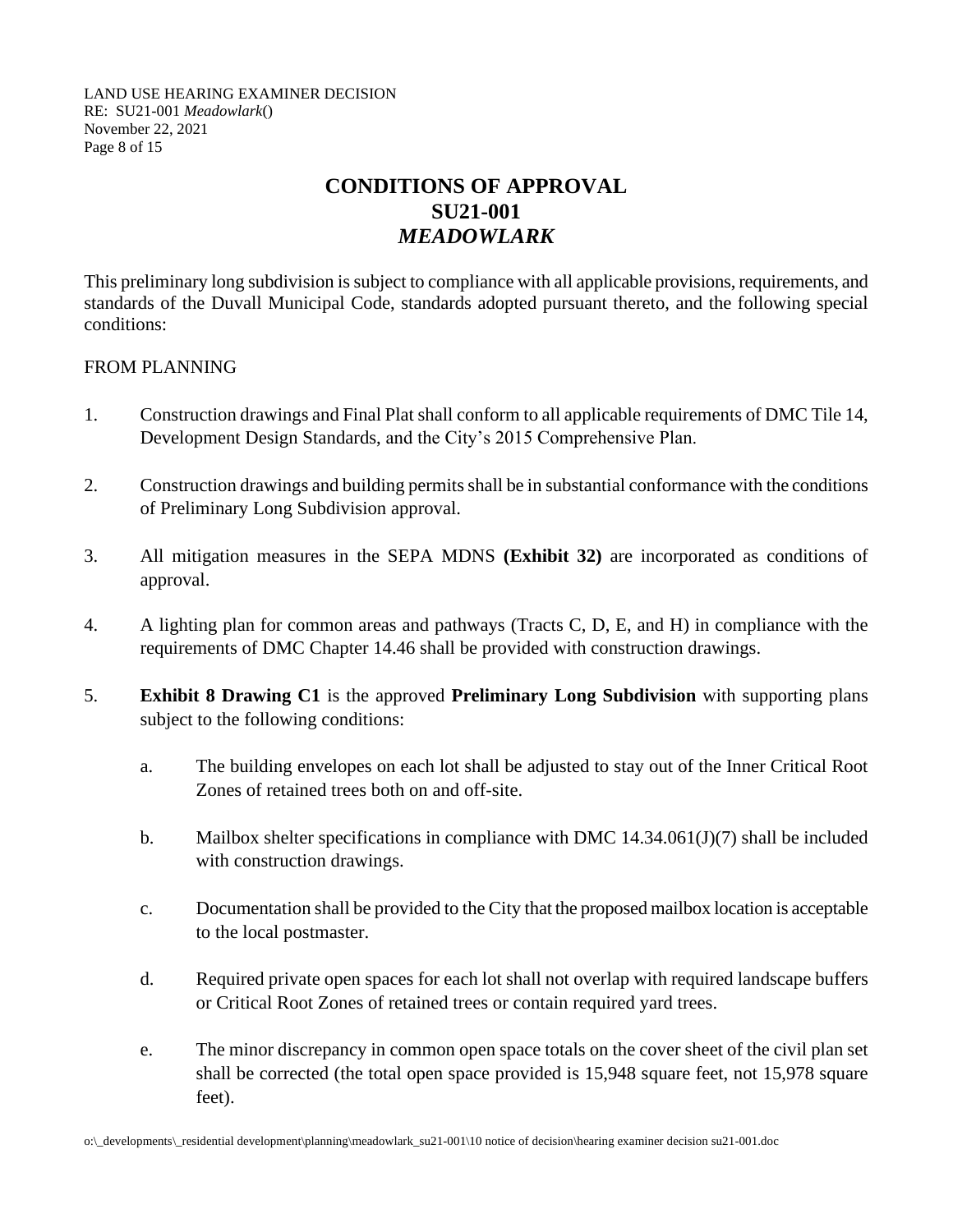- f. The minor discrepancy in average lot size on the cover sheet of the civil plan set shall be corrected (the average lot size is 4,643 square feet, not 4,748 square feet).
- 6. **Exhibit 8 Sheets L-1 through L-10** is the approved **Landscape Plan** subject to the following conditions:
	- a. All pervious areas within the Subdivision shall be fully landscaped in accordance with the requirements of DMC Chapter 14.38. Private lot landscaping shall occur at time of home construction.
	- b. All landscaped areas shall meet, at minimum, the plant density requirements of DMC Chapter 14.38.
	- c. Plant diversity in accordance with the requirements of DMC Chapter 14.38 shall be provided.
	- d. Final grading within the landscaped areas of the subdivision shall not exceed a 3:1 slope in planted areas or a 4:1 slope in grassed areas except within the Critical Root Zones of retained on and of site trees.
	- e. Root-barriers with a minimum length of 6 feet and depth of 24 inches shall be placed oncenter with every street tree at the back of curb and sidewalk.
	- f. Specifications specific to street tree planter strip soil preparation in accordance with DMC  $14.38.130(I)(5)$  shall be included.
	- g. Lots along the eastern, southern, and western property lines shall provide 10 feet of Type IV Landscape screening at time of home construction.
	- h. Any slope within Tract C, D, E and H that exceeds 5% slope shall not be counted toward required common open space. Any portion of the vault in Tract D that is above grade shall be screened with Type II Landscaping.
	- i. The final Landscape Plan shall be approved and bonded for prior to construction drawing approval in accordance with DMC 14.38.160.
	- j. Proposed street trees shall be suitable for the width of the planter strip in which they are located.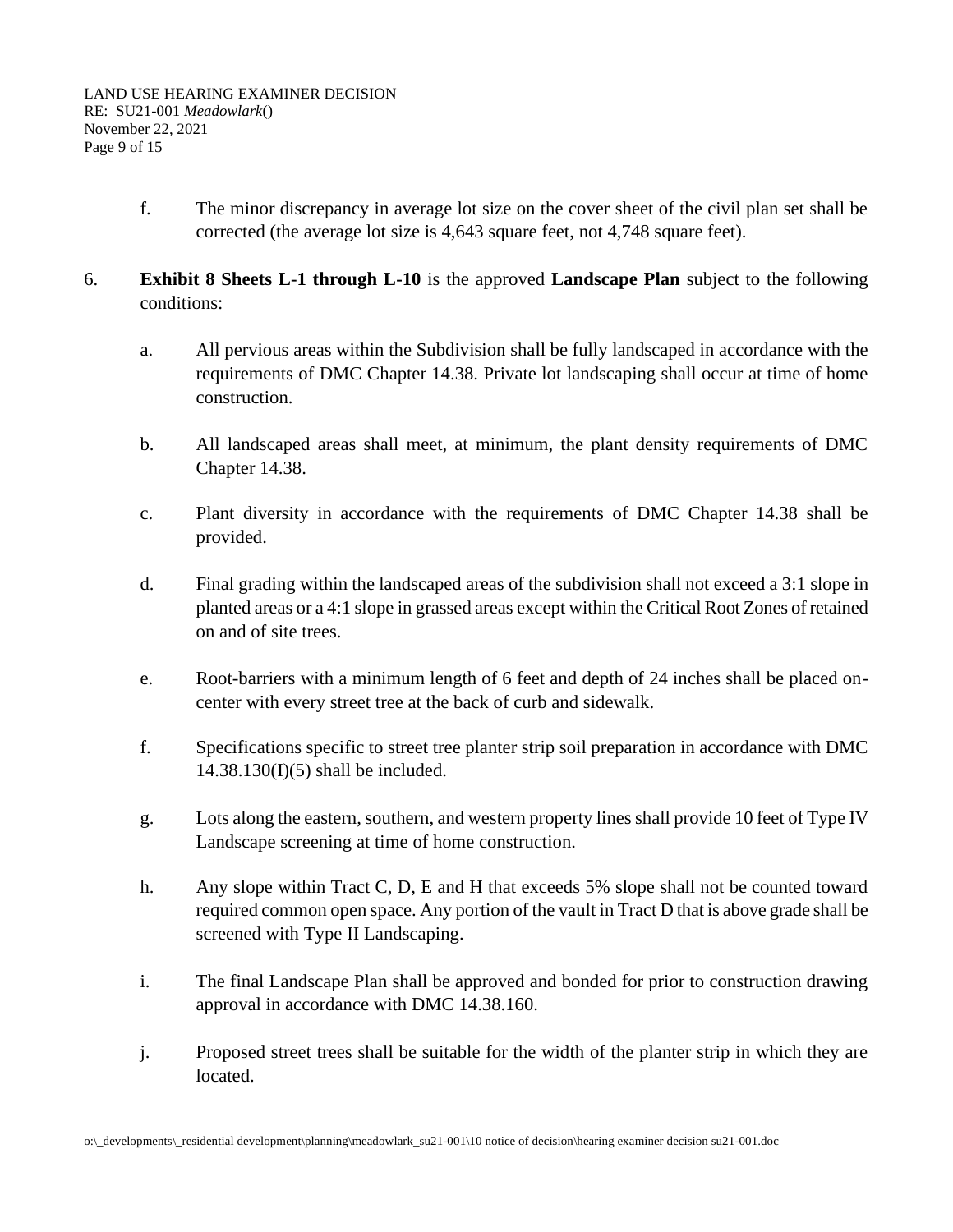- 7. **Exhibit 8 (Drawings C3 and C11) and Exhibit 14** is the approved Tree Retention Plan subject to the following conditions:
	- a. A total of 131 tree credits shall be provided though supplemental tree plantings on-site or by payment of a fee-in-lieu, or by a combination of on-site planting and payment in-lieu as acceptable to the Community Development Director.
	- b. The Construction Drawings shall show all supplemental trees adequately located and spaced for long-term viability in accordance with the requirements of Chapter 14.38 DMC.
	- c. A note stating that an arborist shall be on-site to define the limits of heavy equipment use in association with the removal of the existing house and associated infrastructure shall be added to the Construction Drawings. Temporary tree protection fencing shall be put in place and ground protection used to decrease impacts to the soil within the Critical Root Zones of Trees 926, 927, and 929 during demolition. The Tree protection fencing shall be adjusted to the Critical Root Zone perimeter of Trees 926, 927, and 929 following demolition. The City shall inspect placement of all tree protection fencing prior to clearing and grading activity.
	- d. All areas where work will occur with a Critical Root Zone shall be identified on the Construction Drawings. Arborist oversight and approval shall be required for all work done within the Critical Root Zones of retained trees including during the demo of the existing home on-site.
	- e. The Construction Drawings shall be adjusted to show tree protection fencing located on the outside of all Critical Root Zones and silt fencing shall be located on the outside of all tree protection fencing as identified on the Temporary Erosion and Sediment Control (TESC) Plan. Hog fuel or wood chip mulch at an eight-inch depth shall be utilized for TESC where needed in areas behind tree protection fencing.
	- f. The tree protection requirements of DMC  $14.40.080(A) (D)$  shall be included in the Construction Drawings.
	- g. The tree maintenance requirements of DMC 14.40.090 shall be included in the Construction Drawings. The Developer, in lieu of a Homeowner's Association, shall be responsible for tree maintenance and monitoring as specified in DMC  $14.40.090(A) - (B)$ .
	- h. Prior to Construction Drawing approval, all supplemental trees to be planted on-site shall be bonded for and the fee-in-lieu paid to the City for all Supplemental Trees that won't be planted on-site.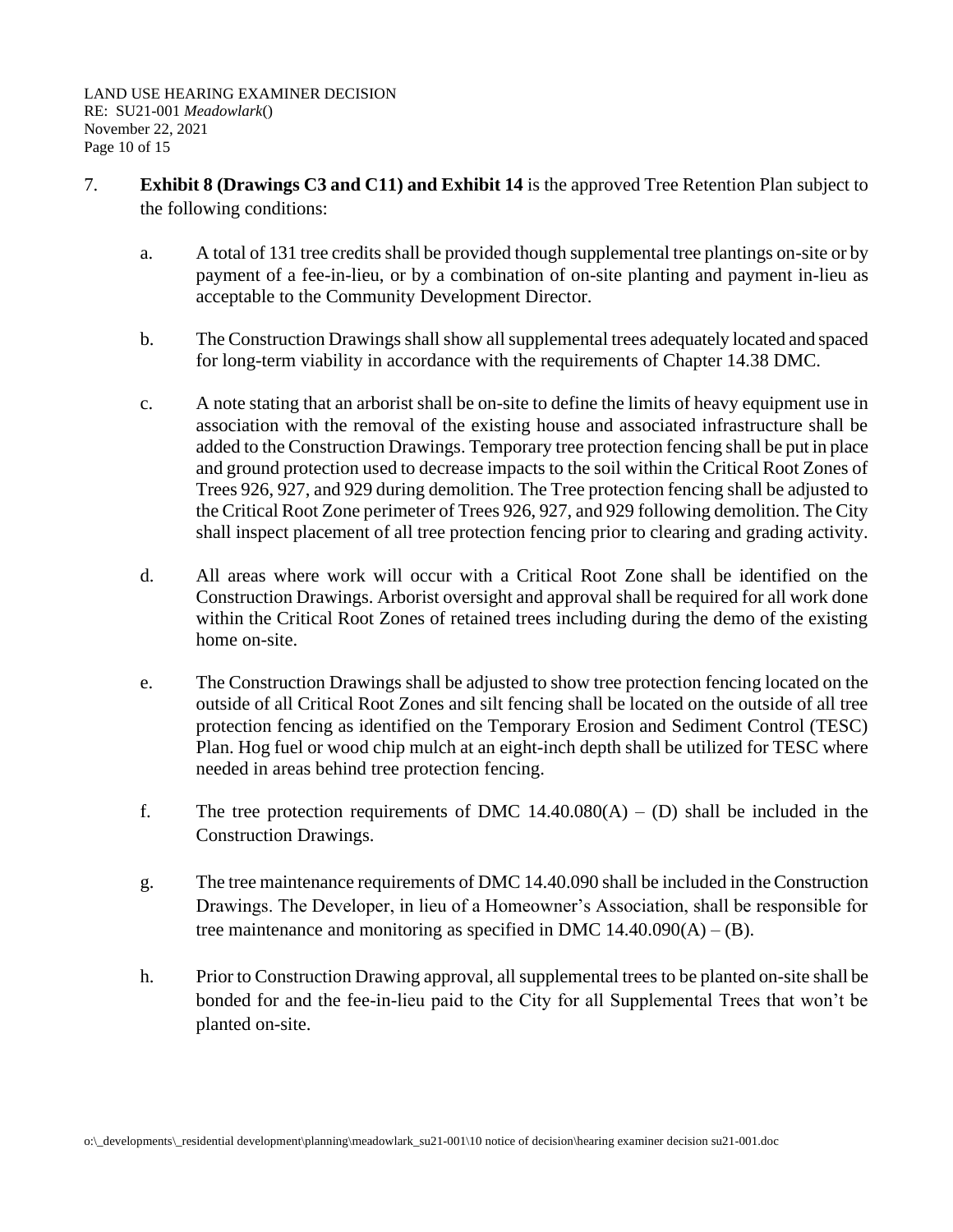- i. The location of retained trees and supplemental trees shall be identified on the face of the Final Plat in accordance with the requirements of DMC 14.40.080(E). Supplemental trees shall not be planted on private lots within the subdivision.
- j. A note shall be included on the face of the Final Plat that states "No structure shall be located within the Inner Critical Root Zone of any retained tree as defined in DMC 14.40.120."
- k. Building permit applications for each residential building lot within the plat shall identify the planting location, species, and size of the proposed tree(s) to meet the required yard tree points and shall be consistent with the requirements of DMC 14.40.075.
- l. The building envelopes (setback lines) shall be adjusted to be outside the Critical Root Zones on Lots 1, 2, 3, and 24 and outside the Inner Critical Root Zones on Lots 4, 27, and 28.
- m. A tree protection easement shall be provided within the Critical Root Zones on Lots 1, 2, 3, 4, and 24 addressing the placement of fencing, outbuildings, landscaping, and use that may impact off-site trees.
- n. The location of required usable private open space on Lots 1, 2, 3, 4, and 24 shall be outside of Critical Root Zones.

# 8. **Exhibit 13 is the approved Conceptual Mitigation Plan subject to the following conditions:**

a. The Developer shall provide documentation to the City that the wetland mitigation credits for 0.03 acres have been purchased from the Snohomish Basin Mitigation Bank prior to Construction Drawing approval.

# FROM PUBLIC WORKS/ENGINEERING

# *General*

- 9. Utilities, frontage, road, and mass grading improvements shall be completed to accommodate future single-family lots. All building pads shall be finish grade, grass seeded and maintained by the Developer.
- 10. The Developer shall submit construction plans and supporting documentation for City review prior to Construction Drawing approval. Construction plans shall be developed in accordance with the Public Works Development Design Standards (PWDDS), as amended, Duvall Municipal Code (DMC), Washington State Department of Transportation (WSDOT), King County Fire District #45 requirements, SEPA Determination, and most recent review comment letter.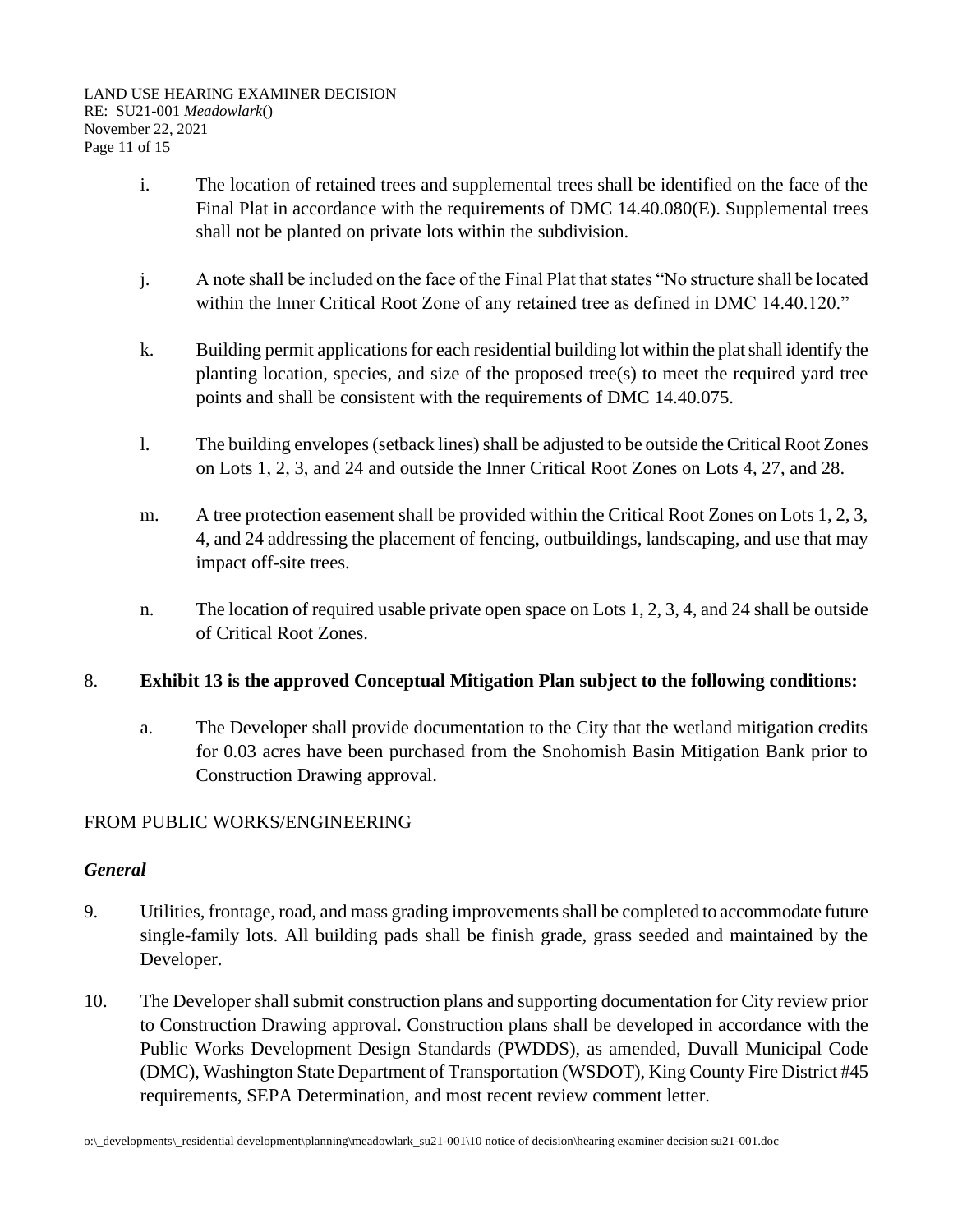- 11. All utility connections shall be located below ground and be brought to the project site underground. All overhead utilities and utility poles along the frontage shall be removed and replaced with underground utilities to the nearest off-site pole consistent with DMC 14.66.050(J) and PWDDS.
- 12. Final Plat shall be developed using the City of Duvall Final Plat Submittal Checklist.
- 13. As-builts with NAVD 1988/NAD 83 datum shall be provided, reviewed, and approved prior to Final Plat or Performance Bond release. As-builts shall include all grading, infrastructure and utilities, including storm system elevations and slopes, and shall be provided in Mylar and electronic formats upon approval by the City Engineer.
- 14. Streetlights shall be required on all frontages as part of the project. Provide an Intolight (PSE) Street Lighting design for review and approval prior to Construction Drawing approval.
- 15. Mailbox Collection Units (MBCU's) shall be installed as part of the project. Coordinate with the Post Office and Public Works on placement.
- 16. All walls over four (4) feet shall be engineered with drainage and included on the Construction Drawings to be submitted to Public Works for review and approval.
- 17. If moisture sensitive soils are present at the site. Soil admixtures, such as kiln dust, fly ash, or cement will not be allowed without a City-approved application and monitoring plan along with any other associated Washington State Department of Ecology requirements.
- 18. The developer shall provide the City with an exhibit showing the areas where the required minimum for curb, gutter, sidewalk and a planter strip are exceeded along Tract C and H. This exhibit will be used to determine the areas eligible for a 90% Park Impact Fee credit.

# *Roads*

- 19. Frontage improvements shall include curb/gutter, sidewalk, landscaping, and streetlights in accordance with the approved Construction Drawing plan set. A full width 1.5-inch thick grind and  $\frac{1}{2}$ " HMA type asphalt concrete pavement overlay shall be required along the NE 143<sup>rd</sup> Place project frontage connection unless otherwise approved by the City Engineer based on existing pavement condition.
- 20. Improvements to NE 143<sup>rd</sup> Place are eligible for Traffic Impact Fee credit, project number R-16 on the City's 6-year Transportation Improvement Plan (TIP) project list in accordance with the adopted 2017 Transportation Plan (20% TIF eligible).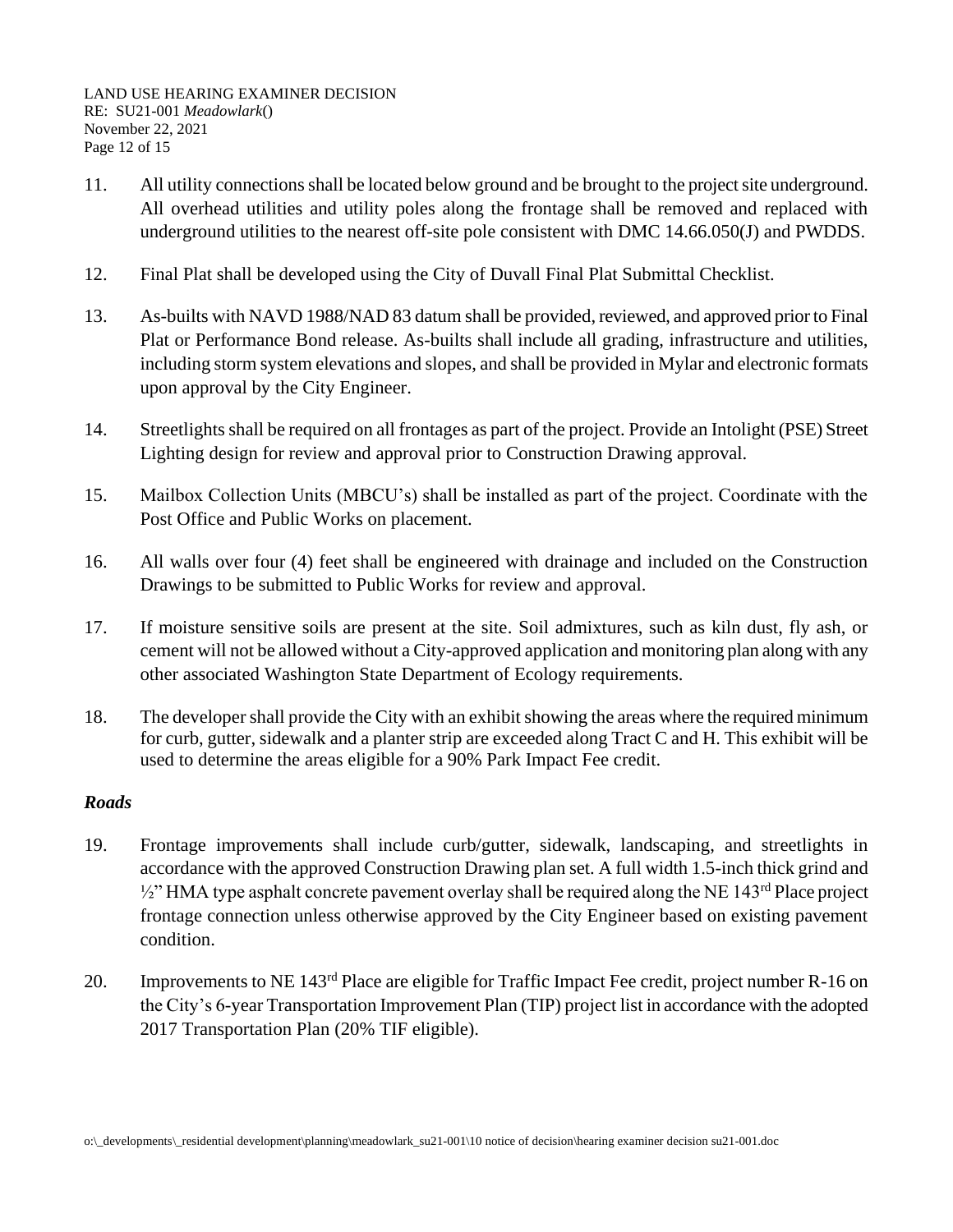LAND USE HEARING EXAMINER DECISION RE: SU21-001 *Meadowlark*() November 22, 2021 Page 13 of 15

- 21. All road pavement sections shall include a minimum 2-inch thickness overlay of ½" HMA over a 4 inch thickness of ½" HMA over and a 12-inch thickness of crushed rock over suitable firm and unyielding subgrade or compacted structural fill.
- 22. A sight distance evaluation for all corners, stops, etc. shall be required prior to Construction Drawing approval.
- 23. All ramps will meet ADA standards and shall be submitted as part of the Construction Drawing review process.
- 24. All curb/gutter and sidewalk shall be underlain by a minimum 6-inch thickness of crushed rock over suitable firm and unyielding subgrade or compacted structural fill in accordance with PWDDS.
- 25. A channelization and signage plan shall be submitted as part of the Construction Drawing review process.
- 26. Seepage barriers shall be installed on all roadways inclined at greater than seven (7) percent in accordance with PWDDS.

## *Water*

- 27. The Developer shall install an 8-inch diameter water main within the internal road configuration making a connection to NE 143<sup>rd</sup> Place and provide for future extension at the west end of Road D as depicted on the Preliminary Plat to provide service, required looping and circulation. System modeling may be required to verify pipe size based on demand and water quality.
- 28. Fire Hydrants shall be installed as required by residential hydrant spacing in accordance with PWDDS.
- 29. The number of water service and required fire sprinkler taps to the main line shall be minimized by branching services as possible.

## *Sewer*

30. A gravity sewer system shall be constructed to the project limits of the site prior to any final plat approval. The system shall be included in the internal street network and shall connect to the existing gravity sewer main in 3rd Avenue NE or the Thomas-Nolf Subdivision once constructed and NE 143<sup>rd</sup> Place. The project shall extend a sewer main to the eastern property line through an easement on Lot 18.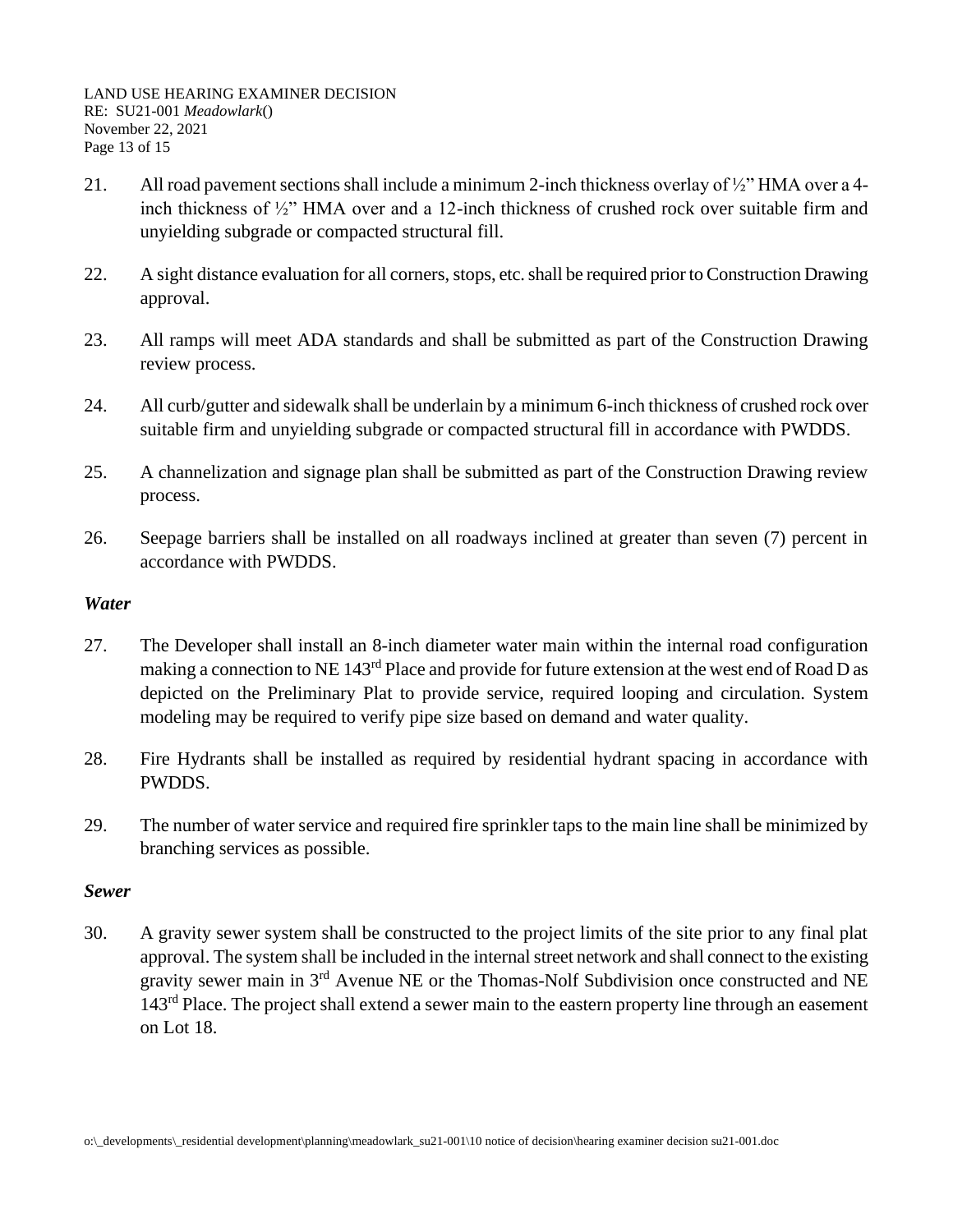LAND USE HEARING EXAMINER DECISION RE: SU21-001 *Meadowlark*() November 22, 2021 Page 14 of 15

31. The sewer system shall be video inspected prior to Final Plat and all Bond Reduction or Release inspections. Identified repairs or maintenance identified by the City Engineer shall be completed prior to bond release.

## *Storm Drainage*

- 32. A final Technical Information Report (TIR) shall be submitted prior to Construction Drawing approval. The final TIR shall consider existing and future comments and address any downstream drainage issues or required improvements and shall include any restrictions or reductions for proposed LID improvements.
- 33. Stormwater water quality facilities shall be constructed to accommodate pollution generating impervious surfaces generated by this development. The stormwater water quality facilities shall be designed in accordance with KCSWDM and City requirements.
- 34. The City will own and maintain conveyance within new and existing public ROW. All other facilities shall be owned and maintained by the Homeowners Association or individual lot owners.
- 35. All water quality infrastructure (filters, soils, etc.) shall be approved by the City Engineer.
- 36. Certification of as-built water quality systems for each facility shall be provided prior to Final Plat and shall identify lots and other impervious areas served by each facility. Storm drainage for each lot shall be assigned to a specific stormwater facility.
- 37. The operation and maintenance of stormwater facilities shall be the sole responsibility of the developer for the maintenance and operation following Final Plat approval or until the stormwater facility maintenance bond is released. The City shall be granted an access easement for stormwater system inspection. Copies of the inspection and maintenance reports shall be submitted to the City annually on or before August  $31<sup>st</sup>$  of each year to satisfy City and NPDES requirements. A stormwater system access and reporting agreement shall be developed and recorded prior to construction drawing approval if a private stormwater facility is proposed.
- 38. The stormwater facilities shall successfully operate and shall remain free of defects in workmanship, materials, and design during the maintenance and defect bond periods. The developer shall clean the drainage system prior to the City's final inspection and before the bonds are released. The City, at its sole discretion, has the right to demand prompt maintenance at the end of the bond periods to correct defects.
- 39. The water quality facilities and associated infrastructure shall remain free of silt and sediment at all times once those systems have come "online" or are deemed complete by the City Engineer. If water quality facilities become impacted with silt or sediment from construction activities or lack or